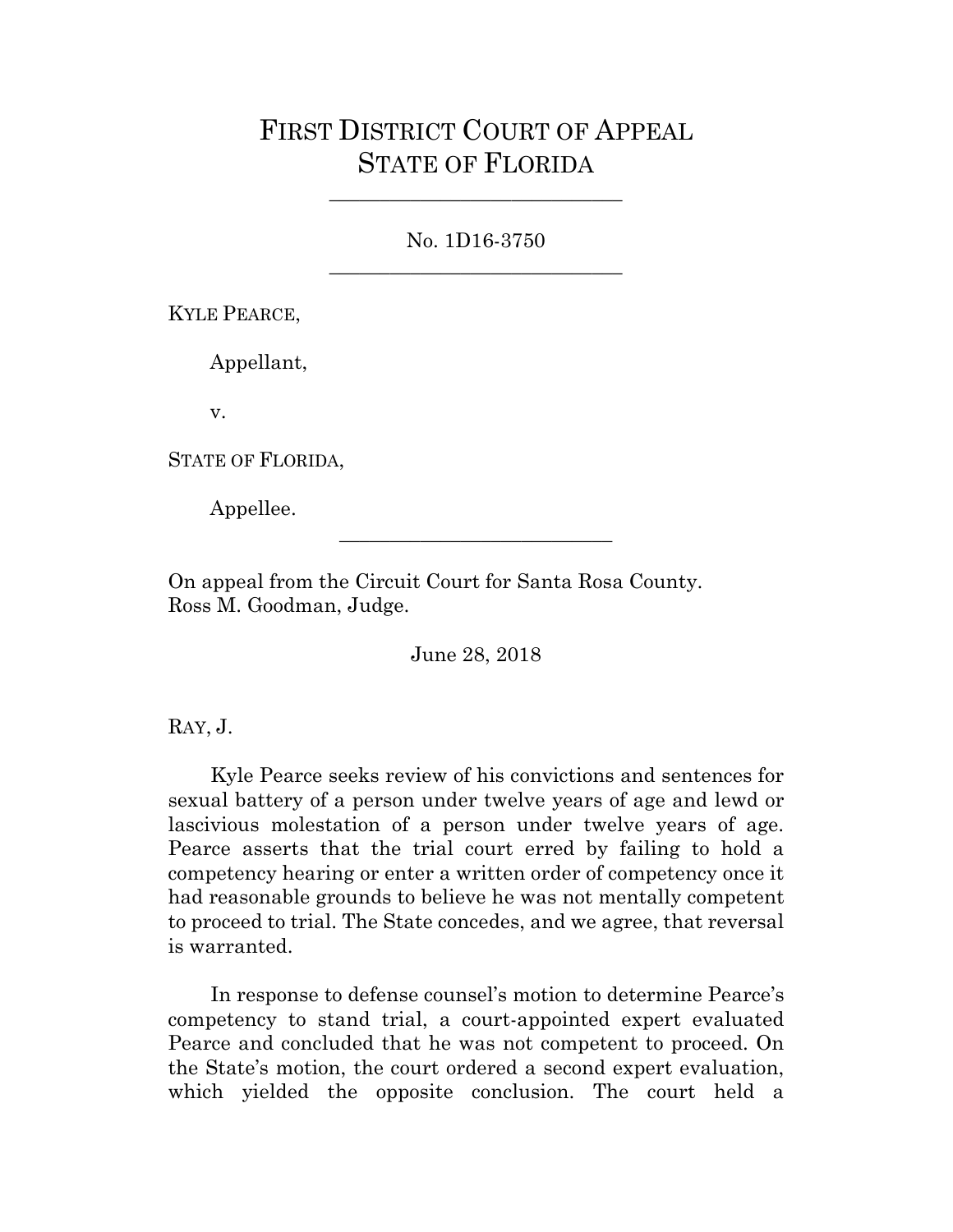competency hearing and orally declared that Pearce was competent. The court did not enter a written order memorializing this finding.

After a few months went by, but before trial commenced, the case was passed to a new judge, who ordered a third expert to evaluate Pearce pursuant to Florida Rule of Criminal Procedure 3.210(b). The expert filed a written report with the court suggesting a finding of competency, but there is no indication in the record that the court conducted a competency hearing or ruled on Pearce's competency after the report was filed. After a jury trial, Pearce was found guilty as charged in both counts and sentenced to concurrent sentences of life in prison.

It is well-established that once a trial court "has reasonable grounds to question the defendant's competency, the court has no choice but to conduct a hearing to resolve the question." *Zern v. State*, 191 So. 3d 962, 964 (Fla. 1st DCA 2016); *see also* Fla. R. Crim. P. 3.210(b). At that point, the court has a duty to make an independent determination about the defendant's competency, and it must also enter a written order on competency if it finds that the defendant is competent to proceed. *Dougherty v. State*, 149 So. 3d 672, 677-78 (Fla. 2014); Fla. R. Crim. P. 3.212(b).

The remedy for a trial court's failure to follow the procedures required to evaluate and determine legal competence "depends on the circumstances of each case." *Dougherty,* 148 So. 2d at 679. A *nunc pro tunc* evaluation of competency is permitted where "there" are a sufficient number of expert and lay witnesses who have examined or observed the defendant contemporaneous with trial available to offer pertinent evidence at a retrospective hearing." *Id.* (quoting *Mason v. State*, 489 So. 2d 734, 737 (Fla. 1986)); *see also Brooks v. State*, 180 So. 3d 1094, 1095 (Fla. 1st DCA 2015) (explaining that if there is evidence that existed previously that supports a finding that the defendant was competent at the time of trial, the court may make a retroactive determination of competency with no change in the judgment). Failing that, the court must evaluate the defendant's present competency to stand trial, and if the defendant is deemed competent to proceed, it must conduct a new trial. *See Dougherty*, 149 So. 3d at 679; *Brooks*, 180 So. 3d at 1096.